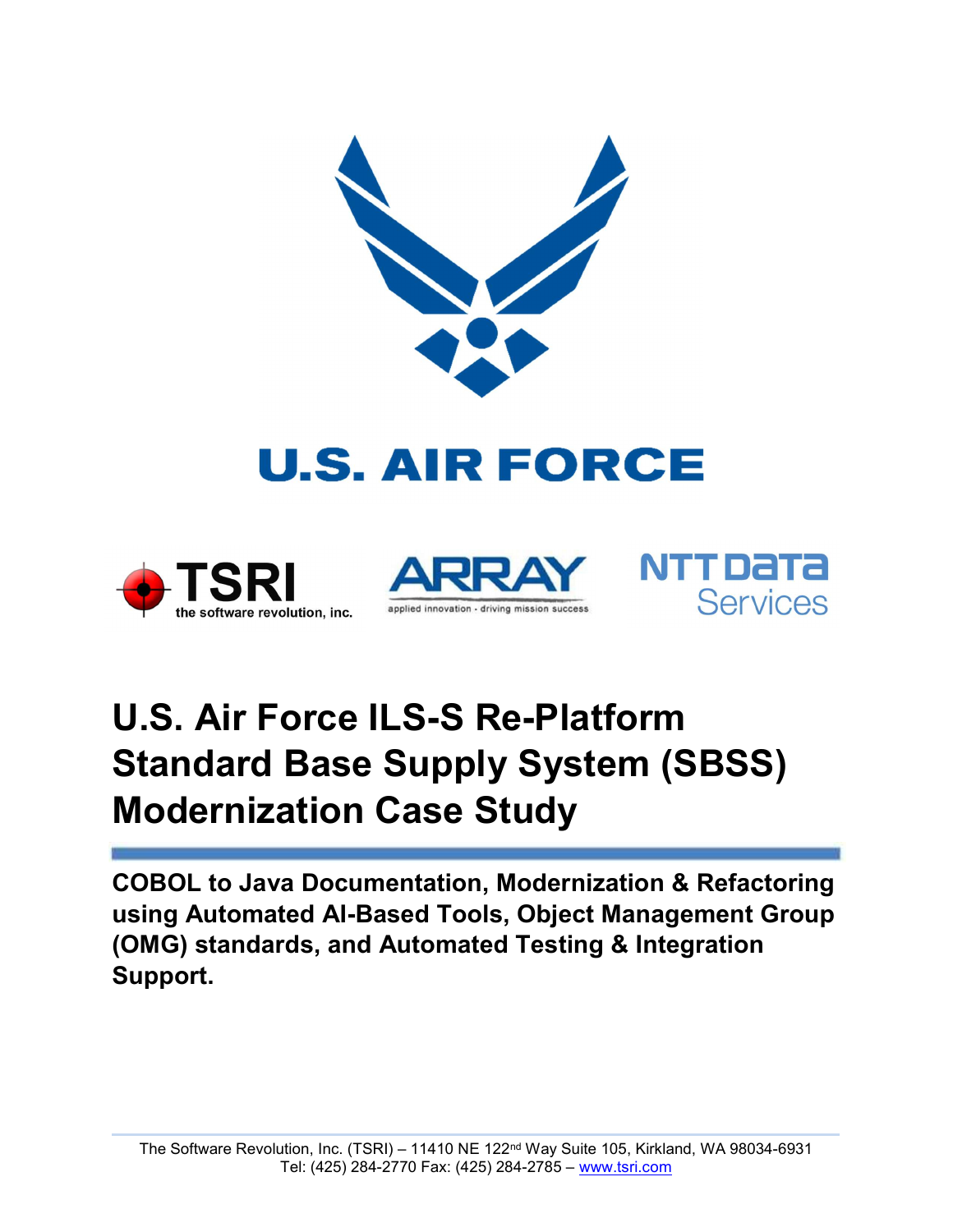#### Executive Case Study

The United States Air Force Integrated Logistics Systems-Supply (ILS-S) is the definition of a mission critical system. It is used by over 18,000 users at 260 U.S. Air Force, Air Force Reserve, and Air National Guard fixed operating bases and forward operating locations, to provide daily supply and equipment support for wartime flying missions. The Air Force needed a low-risk solution to modernize the 50-year old Standard Base Supply System (SBSS, a key portion of the ILS-S system) to drive down operating costs, while retaining all of its functionality.

The ILS-S Software Modification Re-platform (ILS-S SM-RP) was the culmination of 16 years of continuous innovation, collaboration and singular commitment to the success of the program by both the Air Force and the supporting contracting team. This was an exceptional team effort on the part of the Air Force's program office, NTT DATA Services' technical lead, the database conversion team, TSRI's code conversion team, and the ARRAY/NTT DATA Services integration and testing teams. For this effort, the ILS-S Re-platform program executed the right acquisition strategy, selected a team with a proven history of software delivery excellence that offered a development team with the domain knowledge, Agile-infused software development processes, and automated code-conversion tools to provide the Air Force with the highest confidence of successful program delivery and performance.

This case study does not attempt to provide a comprehensive history of the success of this entire program; rather, it focuses on the role of the automated code conversion tool selected to support the modernization effort. Follow on, companion case studies will address the other factors that contributed to the program's success.

The Software Revolution, Inc. (TSRI), Array Information Technologies, and NTT DATA Services, the ILS-S incumbent for over 16 years, offered extensive past performance and domain knowledge on similar projects for the Air Force, and were awarded the contract. TSRI used its automated modernization capability to document and transform all 1.3 million lines of COBOL and C code to modern Java code, as well as refactor the modernized code to improve maintainability and performance. The ARRAY team, led by NTT DATA Services' solution architect, Paul Saladna, worked with TSRI to complete testing, integration and deployment of the modernized system and to help manage the customer relationship and project expectations. The transformation achieved functional equivalence, and was transformed with greater than 99% automation, significantly lowering risk and schedule.

The project was considered highly successful by the stakeholders, and as of May 2017 is deployed on-time and without difficulty at initial bases Langley and Fairchild. Full roll out is now proceeding ahead of schedule.

#### Detailed Case Study

In 2014, The Software Revolution, Inc. (TSRI) was contracted by Array Information Technology, Inc. (ARRAY) under the NETCENTS-2 contract vehicle to help modernize the Integrated Logistics Systems-Supply (ILS-S). The ILS-S is the quintessence of a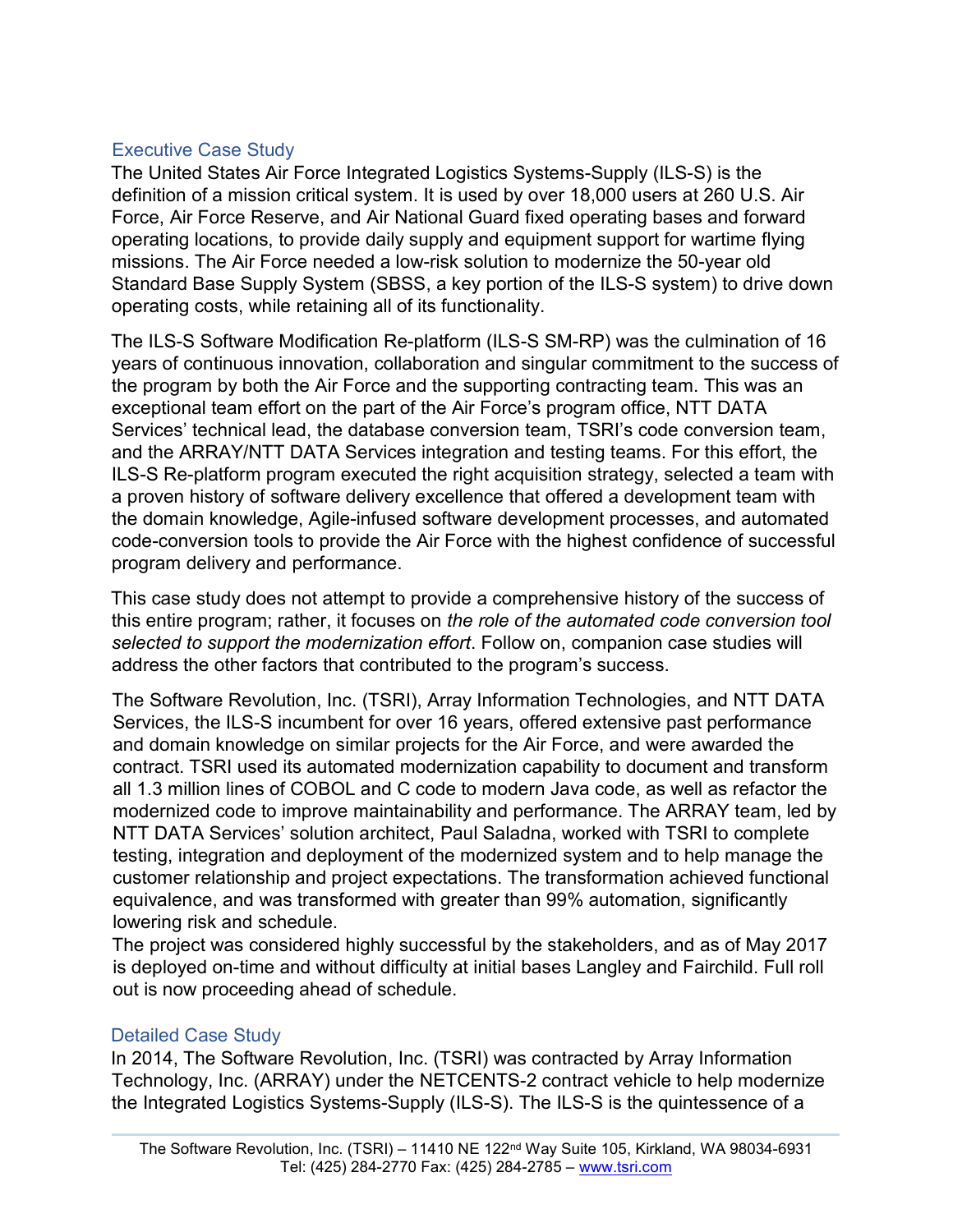mission critical system. It is used by over 20,000 users at 280 U.S. Air Force, Air Force Reserve, and Air National Guard fixed operating bases and forward operating locations, to provide daily supply and equipment support for wartime flying missions. Part of the ILS-S was a modern Java/Oracle® application, but the Standard Base Supply System (SBSS, an aged but key portion of the ILS-S system) consisted of a legacy back-end system running on Unisys® mainframe computers. This latter system provides the core business logic and authoritative data for base-level management of supplies and equipment, ensuring their availability for warfighting missions.

The core requirements defining the goals of this project included that the modernized SBSS application needed to exhibit performance and functionality equivalent to or better than the legacy system. Also, because SBSS is a widely used, critical production system, there was little to no tolerance for code freeze. After 50 years of development and maintenance, the code was in need of comprehensive documentation to elucidate the system's structure and processes.

Team ARRAY started developing the ILS-S SM-RP solution by reviewing options including a total rewrite, a re-architecture solution, a COBOL to Micro Focus COBOL migration solution, and an automated code conversion. The total rewrite and rearchitecture solutions failed to meet the program time constraints, had historically low success rates and were too costly. The COBOL to Micro Focus COBOL migration solution was a stopgap measure that failed to reach the Red Hat Enterprise Linux (RHEL)/Java/Oracle architectural future state. Team ARRAY selected the automated code conversion solution because it has the highest probability for success and the lowest cost.

The team's next step was to select the right code conversion tool. Team ARRAY initially reviewed 12 code conversion tool vendors. In October 2013, Team ARRAY conducted a competition with four down-selected tool vendors: Semantic Designs, Dell, EvolveWare and TSRI. Each vendor submitted a written proposal outlining their technical approach, project schedule, risks/mitigation strategy, total cost, expected level of effort from the government and past performance for similar size/scope/technology projects. Team ARRAY selected TSRI based on the following:

- TSRI's offered an automated code roll tool capable of converting 95% of the legacy SBSS code, minimizing cost and allowing Team ARRAY to focus on overall conversion quality instead of manual code conversion; it also provided the highest probability of meeting the 25-month schedule.
- TSRI offered an automatically generated blueprint capability that provided direct 1-to-1 COBOL to Java traceability and accountability required to confirm all of the software capability in the "as-as" system would be in the "to-be" system and automatically identify any Unisys operating system gaps as a result.
- For Program Executive Officer (PEO) Air Force Business and Enterprise Systems (BES) Reliability and Maintainability Information System (REMIS), TSRI successfully converted 300,000 COBOL lines of code into object-oriented C++ and Java/JEE and was named "Small Business of the Year" by the prime contractor as a result.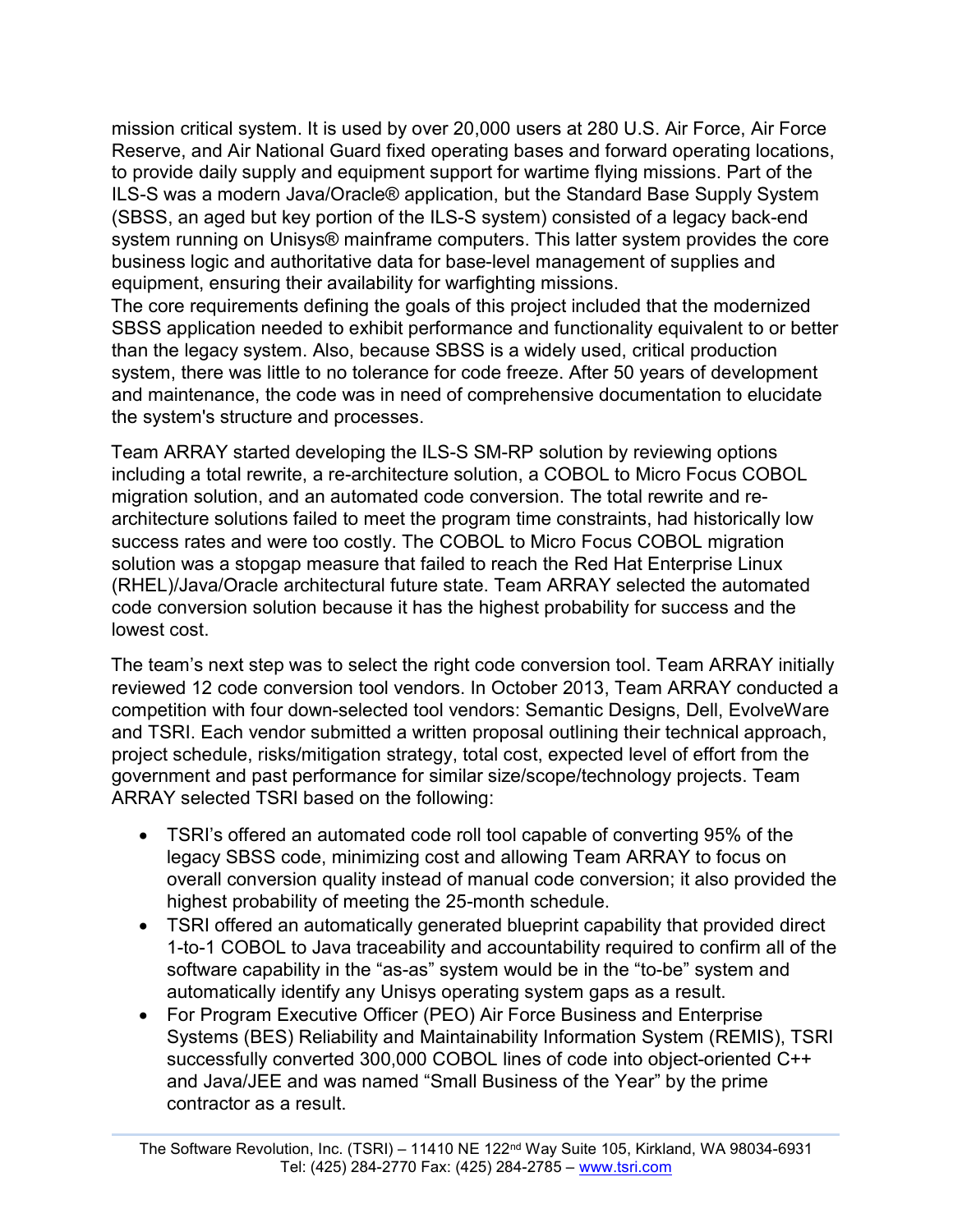The TSRI solution had the lowest total price of the tools assessed.

Team ARRAY's goal from the outset was to assist PEO BES successfully launch a high confidence information technology (IT) program. To enhance the probability of success required due diligence and commitment by both government and industry. Collectively, government and industry invested the time and resources to fully understand the requirements, risks, and timelines to ensure the ILS-S Re-platform program was delivered as promised.



#### TSRI Technology & Past Performance

Figure 1: TSRI's JANUS Studio® Toolset

translation/transformation to modern architectures by first constructing a comprehensive model of the legacy system in an intermediate language.

This model-driven approach allows for fully automated refactoring between any practical combination of source and target languages, as well as production of code-level documentation, and automated refactoring of systems.

TSRI's fully automated modernization, documentation & refactoring technology has now been used on over 150 major modernization projects, with every project completed successfully and referenceable.

The final requirement was the production of codelevel documentation. TSRI uses the JANUS Studio engine to quickly generate comprehensive UML-based code-level blueprints, the Application Blueprint® and the Transformation Blueprint®. These allow developers to understand both the as-is source code (COBOL, for ILS-S), as well as the transformed target code (in this case Java), in side-by-side hyperlinking format. The artifacts and graphs produced include Control Flow, Data Flow, Cause-Effect, Complexity Analysis, State Transition Tables, and other analysis of the structure and flow of the application.

This approach has now been used in over 150 major modernization projects, including: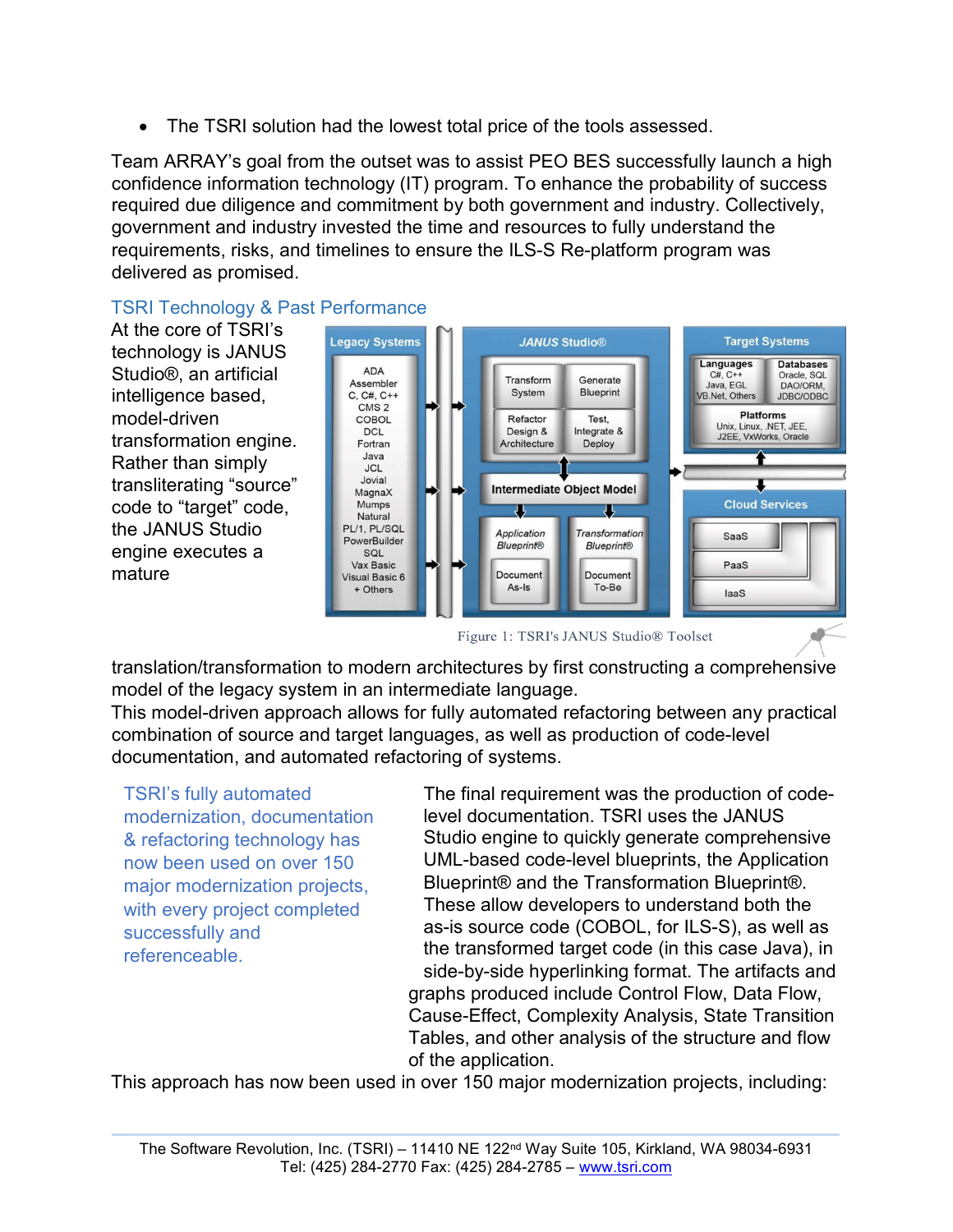- The extraction of business rules for an assessment project on the Air Force CAMS in 2002-2003.
- Modernization of the Air Force REMIS System twice—first in 2004 from COBOL to C++ and again in 2014 from COBOL and C++ to Java.
- Modernization of the Air Force MEMSIZE and NEWSCAN applications from Fortran to C++ in 2007.
- Modernization of the Air Force Weapons System Cost Retrieval System (WSCRS) from COBOL to C++ in 2003.
- Assessment and Transformation of Air Force F-16 Data Entry Cockpit Interface Set (DECIS) Up Front Display System from Jovial to C++.
- Modernization of Air Force Joint Mission Planning System (JMPS) from VB6 to C# in 2012-2013.
- Modernization of the Air Force Weather Data Architecture Capability (WDAC) from Fortran to Java in 2003.
- Modernization of the Air Force Electronic Systems Center Ballistic Missile Early Warning System (BMEWS), an Ada and Fortran to Java and C++ project completed in 2004.
- Modernization of portions of the Air Force Command and Control System-Consolidated (CCS-C) program in 2001.
- Other projects including avionics modernization for the F-16, P-3C Orion, and E-2C aircraft, air traffic control systems, radar and electronics systems, and many others.

#### SBSS Modernization

In the case of SBSS, the source application was a Unisys/COBOL system comprising 1,260,679 lines of COBOL code and 10,078 lines of C code. The SBSS has been in existence for over 52 years and the Air Force has tried several times to modernize away from Unisys and failed each time due to the seemingly overwhelming complexity of the task. In fact, SBSS modernization was regarded as such a difficult task that it was highlighted in the 2003 book Modernizing Legacy Systems: Software Technologies, Engineering Processes, and Business Practices, introduced in chapter 2 as "The Beast".

After SBSS was modeled within JANUS Studio engine (intermediate model construction), TSRI's modernization engineers began an iterative process of applying rules and tuning to the engine to output the transformed system in the target language from the intermediate language, according to the Air Force's specifications. The target, as defined by the customer, was a mid-tier Java environment, including Unix Shell Scripting, Red Hat® Enterprise Linux® operating system, Apache web servers, JBoss, and Oracle RDBMS.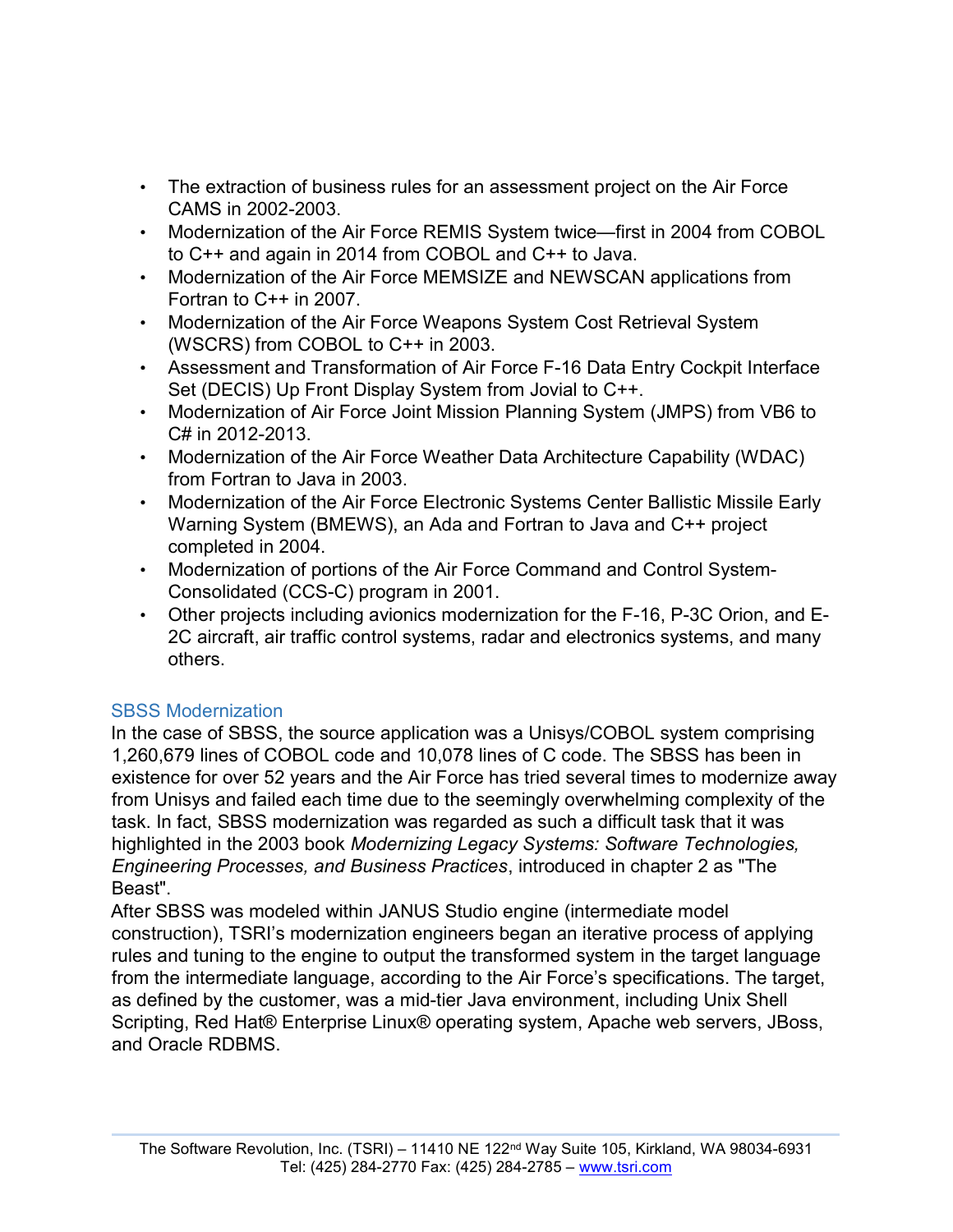

Figure 2: Four-Phase Process Followed on SBSS Modernization

TSRI considers a system like SBSS to be of medium size. As a result, although TSRI can undertake code transformation using a "spiral" development model in which case the code is parceled into units conducive to rapid, progressive delivery, integration and testing, the relatively small size allowed TSRI to regenerate the entire code base with each iteration. With each new improvement, the code was delivered to the ARRAY development team for integration and testing as compiling, integration-ready Java. TSRI's transformation left external calls stubbed out; the ARRAY team completed the work of reintegrating items like schedulers and other utilities, testing the initial spiral of code, and providing TSRI with defects via Bugzilla. In response to each spiral delivery evaluation, TSRI adapted its transformation rules and regenerated improved iterations of the spiral code according to internal evaluation and ARRAY's requests.

TSRI proceeded through spirals sequentially until all 1.3 million lines of source code were transformed.

During the project, the Unisys COBOL network database code was transformed to 1.7 million lines of COBOL with SQL. TSRI then transformed this COBOL/SQL code to a Java target along with the rest of the application code.

The transformation resulted in 7.9 million total lines of Java code—a large expansion from the original 3 million lines of COBOL (1.3 million source lines of code and 1.7 million lines of code from the database transformation). This is a common result for a first pass transformation due to the expansion of copybooks and other cut and paste portions of the application. TSRI used its

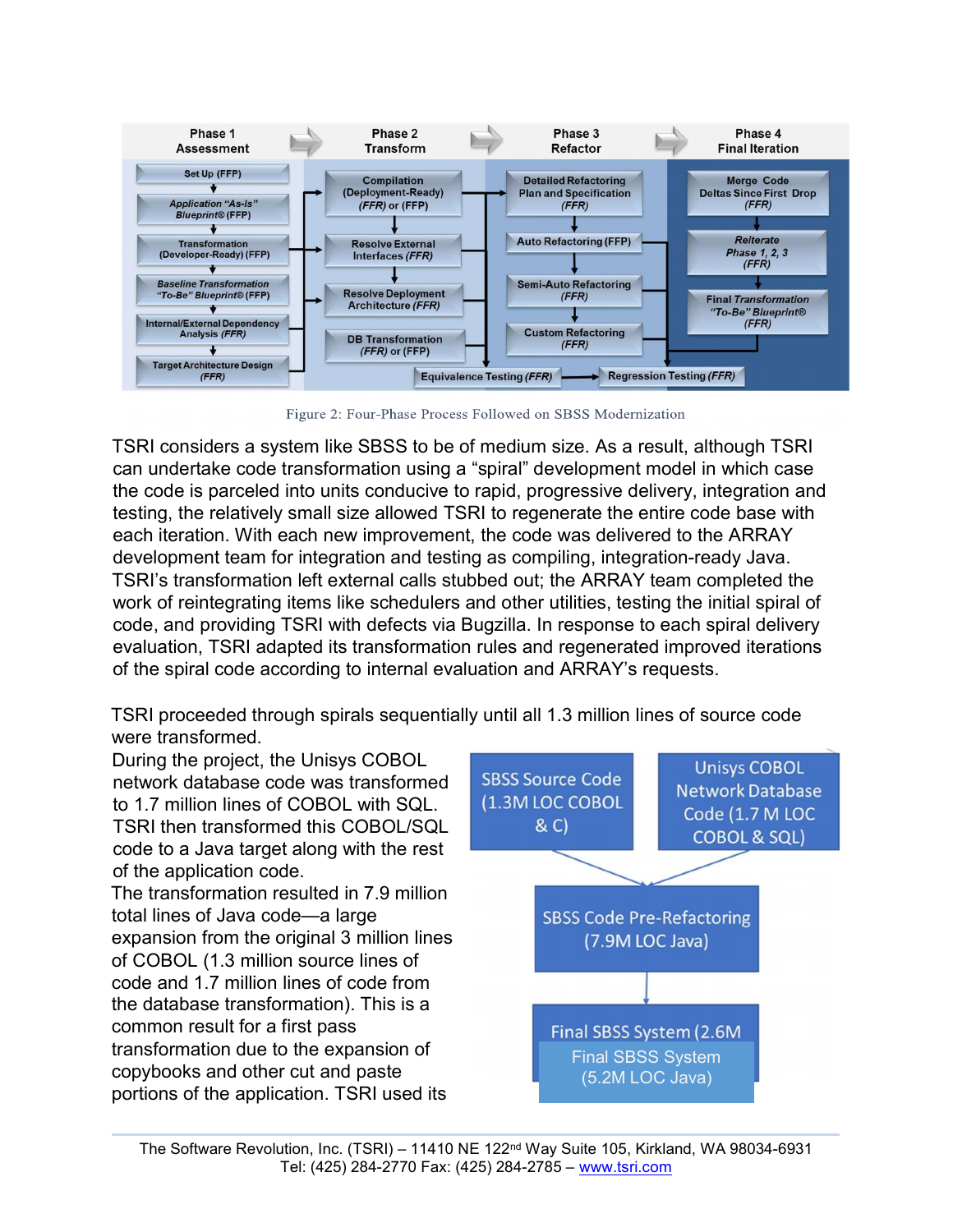proprietary automated refactoring capability to reduce the size of output code through the following refactoring methods:

- Identical Record consolidation
- DAO method consolidation
- Unused definition removal

These techniques, along with the improved method synthesis algorithm mentioned above, brought the code size down to 5.2 million lines of Java.

#### Application Testing

TSRI and ARRAY also collaborated on application testing of the output product. The NTT DATA Services solution architect chaired daily meetings during the testing phase to coordinate synchronization of the involved teams.

Automated Test Telemetry Insertion allows for rapid isolation of defects and proof of functional equivalence. It is used by many TSRI customers including the U.S. Navy.

TSRI used its automated toolset to inject telemetry into the legacy COBOL system, which was then placed back in production. Telemetry allows the team to capture data put into the system, and data generated back out, so that data can be compared

with the same inputs and outputs of the modernized system. When the data streams from the legacy system were compared with data streams from the modernized application, discrepancies were identified by ARRAY and fed back into TSRI's toolset. This automated approach allows for more rapid debugging and proof of functional equivalence. As of today, this automated telemetry approach has been used by TSRI for a number of customers, including the U.S. Navy, and results in relatively efficient and accurate testing as compared to less automated methods.

After testing, the following issues were identified. Often when undertaking transformation work, TSRI's process uncovers bugs latent in the original source code, e.g., the 43 original COBOL and 48 Unisys COBOL/SQL issues listed above. In the entire 1.3 million lines of code, only 62 transformation issues were identified, 1 defect per 21,000 lines of code transformed—this compares very favorably with validated industry standards of 15-50 defects per 1,000 lines of code written manually:

- $\Box$  290 issues total
- □ 43 issues with original COBOL
- □ 48 issues with Unisys COBOL/SQL
- □ 31 necessitated enhancements
- □ 102 framework issues
- □ 4 telemetry related issues
- □ 62 transformation issues

In the entire 1.3 million lines of code, only 62 transformation issues were identified, 1 defect per 21,000 lines of code transformed.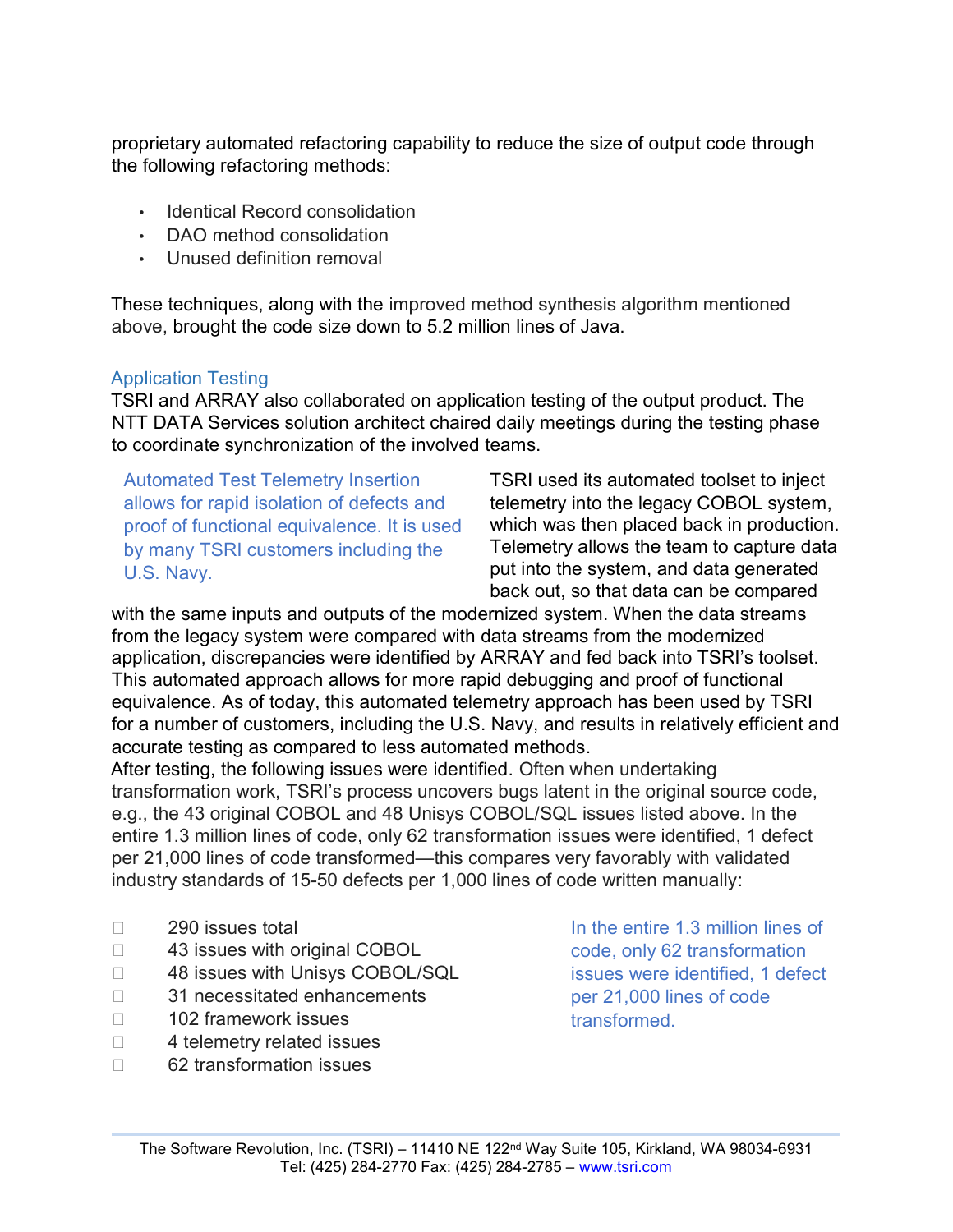#### Lessons Learned

ILS-S's original COBOL took advantage of many features of the COBOL language as yet undefined in JANUS Studio. TSRI's toolset was extended to systematically handle these features by conducting COBOL-language experiments on the original mainframe to arrive at a sophisticated characterization of the behaviors in question. TSRI's frameworks were then updated accordingly.

TSRI's artificial intelligence based toolset improves with each project. Drawing from over 150+ major prior projects, TSRI's toolset only needed minor extensions to support modernization of SBSS.

In the ILS-S codebase, control flow proved to be particularly tricky. The application contained numerous GOTOs jumping out of perform ranges, never to return. To resolve this, TSRI

extended its method synthesis algorithms and GOTO elimination strategies. However, this resulted in some code expansion and duplication in the transformed code. Addressing these by-products was not within the project's scope, and didn't have a functional impact, but TSRI has since identified strategies to further improve handling of similarly convoluted control flow patterns, which will be pursued to reduce or completely eliminate the code expansion observed in the current solution.

#### **Results**

The SBSS system is now in deployment at select locations and will be fully deployed in the coming months. The project was considered highly successful, and the Air Force was provided an end-to-end solution for a mission-critical legacy application in a very low-risk and efficient development, testing and deployment environment. The TSRI/ARRAY/NTT DATA Services team not only modernized and implemented "The Beast", but also in parallel delivered three major FIAR releases, moved to the cloud, migrated into big data, and embarked on a DoD leading mobile implementation.

The TSRI, ARRAY & NTT DATA team not only modernized and implemented "The Beast", but also in parallel, delivered three major FIAR releases, moved to the cloud, migrated into big data, & embarked on a DoD leading mobile implementation.

Now that TSRI has a JANUS Studio instance tuned specifically to the SBSS target code and architecture, future modernization projects for the Air Force with similar source code and a similar target architecture will enjoy advantages of schedule and effort reduction. The artificial intelligence-based JANUS

Studio® toolset learns with each project, and the code transformation rules created will be automatically reused in future projects. This has major implications for other large Air Force systems that are written in COBOL and may be targeting similar Java implementations.

Both ARRAY & NTT DATA Services have also learned how to rapidly take TSRI's outputs and evaluate, test, and provide back information for retransformation. Together, our team is prepared to tackle larger modernization projects, and deliver them successfully.